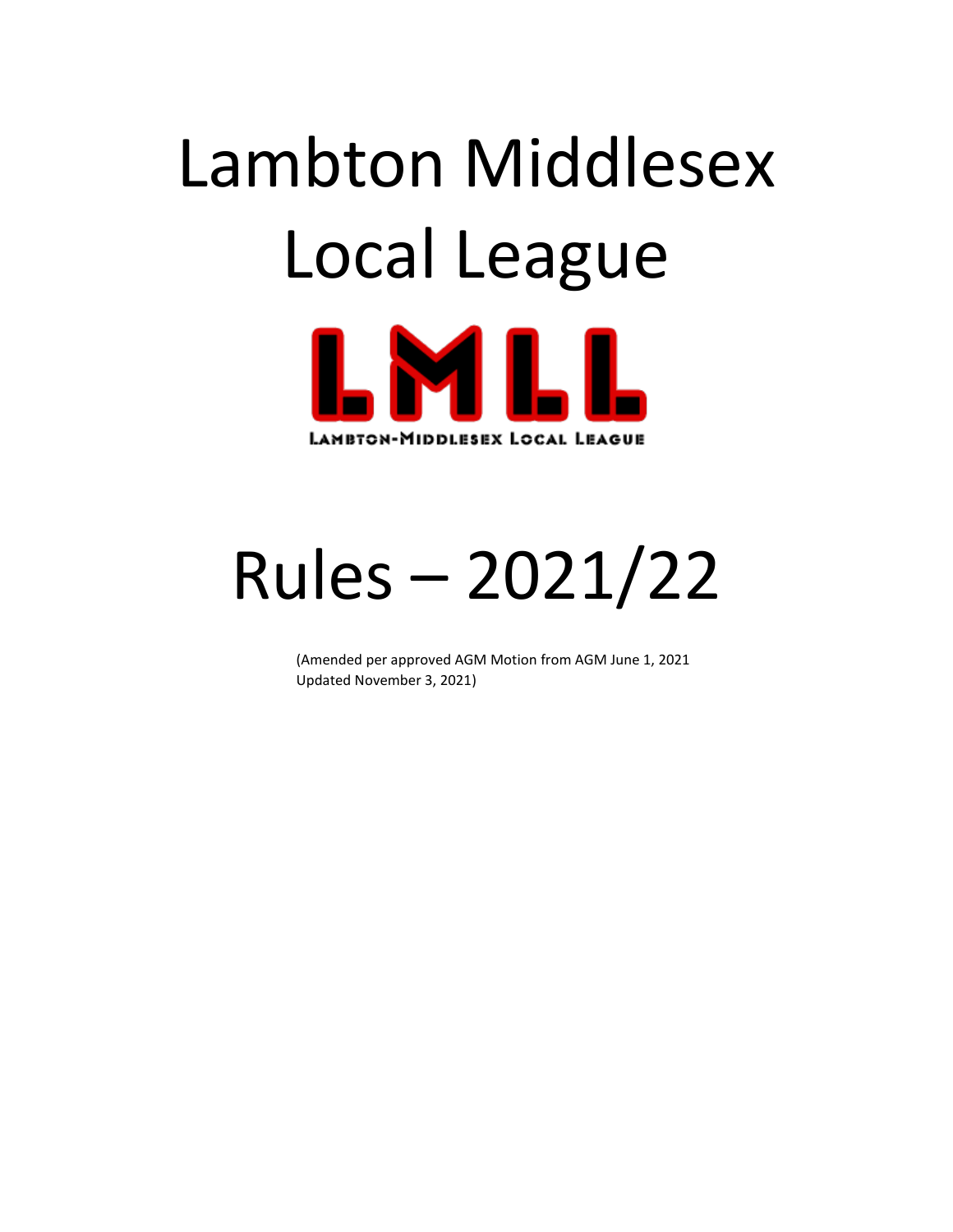# **Pre-Cursors**

0.1 Rule changes may only be voted on and approved at the annual general meeting.

0.2 All OMHA rules and regulations will apply in addition to the specific LMLL rules.

0.3 Referees must be carded, as per OMHA regulations, to participate in any league sanctioned game.

# **1-Team Entry –Tyke, Novice, Atom, Bantam, and Midget**

1.1 Each member centre will declare the number of teams they will enter in each division at the first board meeting of the season.

1.2 Each member centre will limit their local league entries to LMLL.

1.3 Each member centre must enter a team in a competitive league division before a team from that same division will be allowed to enter the LMLL. The LMLL board will annually review and approve exceptions.

1.4 Individual exception entries, approved by the OMHA and received after the beginning of the regular season, will be considered for approval by the board.

# **2-Team Entry –Minor Novice**

2.1 In keeping with Hockey Canada's mandated cross-ice program, Minor Novice teams can begin games November 1, no minimum amount of games and up to 26 games at each Centre's discretion. Tyke teams will be tiered and balanced by each centre to ensure teams are facing similarly skilled opponents. Minor Novice Coaches will attend a scheduling meeting to plan the Minor Novice season. 1 or 2 Officials per game, scorekeeping is not allowed. Teams can participate in Jamborees after December 1, 2019.

# **Player Entry**

3.1 Each member centre must follow the current OMHA rules for player registration and team rostering.

3.2 When a member centre enters more than one team in a division they must ensure that the player talent is balanced across all of those teams. Select teams are not allowed. The executive will monitor the league for violations.

3.3 Each player must be rostered in their own age division unless approved by the LMLL board and the OMHA.

3.4 An offer of affiliation form must be filed with the OMHA prior to any player participating as an affiliate player for any team.

3.5 Girls may affiliate to boy's teams as long as the girl's team is level C which is considered house league. Girls A and B teams are considered competitive.

# **4 –Games**

4.1 All current OMHA game regulations must be followed.

4.2 Game lengths are based on the amount of ice time scheduled for each individual game.

4.3 All full-ice games will be played as stop time.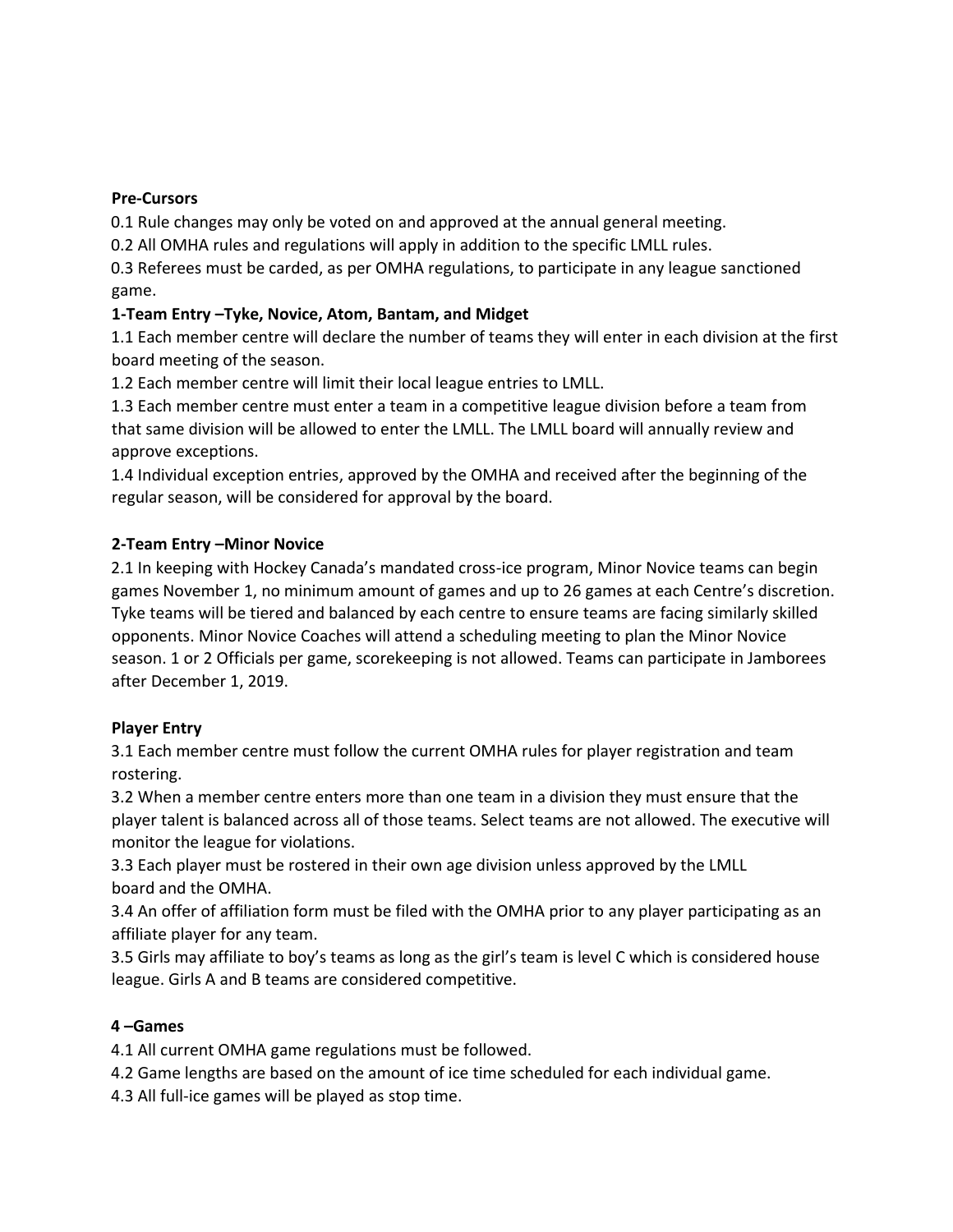4.4 Period lengths should be those recommended and published annually by the LMLL. 4.5 Curfew can only be applied to games that conform to the LMLL period length recommendations.

4.6 Curfew time must be entered on the game sheet before the game begins. When no curfew will apply then enter 'none' in the curfew box on the game sheet. Both teams must initial the curfew box before the game begins.

4.7 Each team must carry an OMHA approved roster sheet at all times.

4.8 Any opposing team coach has the right to request a copy of the roster immediately after a game.

# **5** –**Regular Season Scheduling for Atom, Peewee, Bantam, and Midget**

5.1 All teams are required to send at least one representative to the regular season scheduling meeting. LMLL reps should not participate as team representatives.

5.2 The LMLL board will meet immediately prior to the scheduling meeting to finalize the geographical divisions within each age division and to appoint conveners for each geographical division.

5.3 Teams cannot engage in scheduling with any other team prior to the start of the league scheduling meeting.

5.4 Each team will play 20 regular season games.

5.5 Teams are expected to play at least one regular season game against every other team in their division. Home and home schedules may not be possible due to division size and conflicting ice schedules.

5.6 After the scheduling meeting, the number of regular season games required for any team added to the league will be pro-rated to reflect the length of the remaining season.

5.7 Any team added as per rules 5.6 will be allowed to schedule regular season games against teams in all of the geographical divisions within their age division.

5.8 LMLL reps and coaches will schedule the first 9 games for Atom. Coaches will schedule the remaining 11 games following reseeding. *Amended 2019:* **Nine game seeding to take place within Geographic Divisions**.

5.9 Peewee, Bantam, and Midget coaches will schedule first 9 games, and the remaining 11 games following reseeding.

# **6 – Minor Novice & Novice - Regular Season Scheduling**

6.1 The Minor Novice & Novice scheduling meeting takes place immediately following the October 8, 2019 LMLL general meeting.

6.2 All Novice teams are required to send at least one representative to the Transition Season scheduling meeting January 7, 2020.

6.3 The board will appoint as many conveners as required. Conveners should not participate as team representatives.

6.4 Teams cannot engage in scheduling with any other team prior to the start of the league scheduling meeting.

6.5 As per Hockey Canada's 'Seasonal Structure' guideline: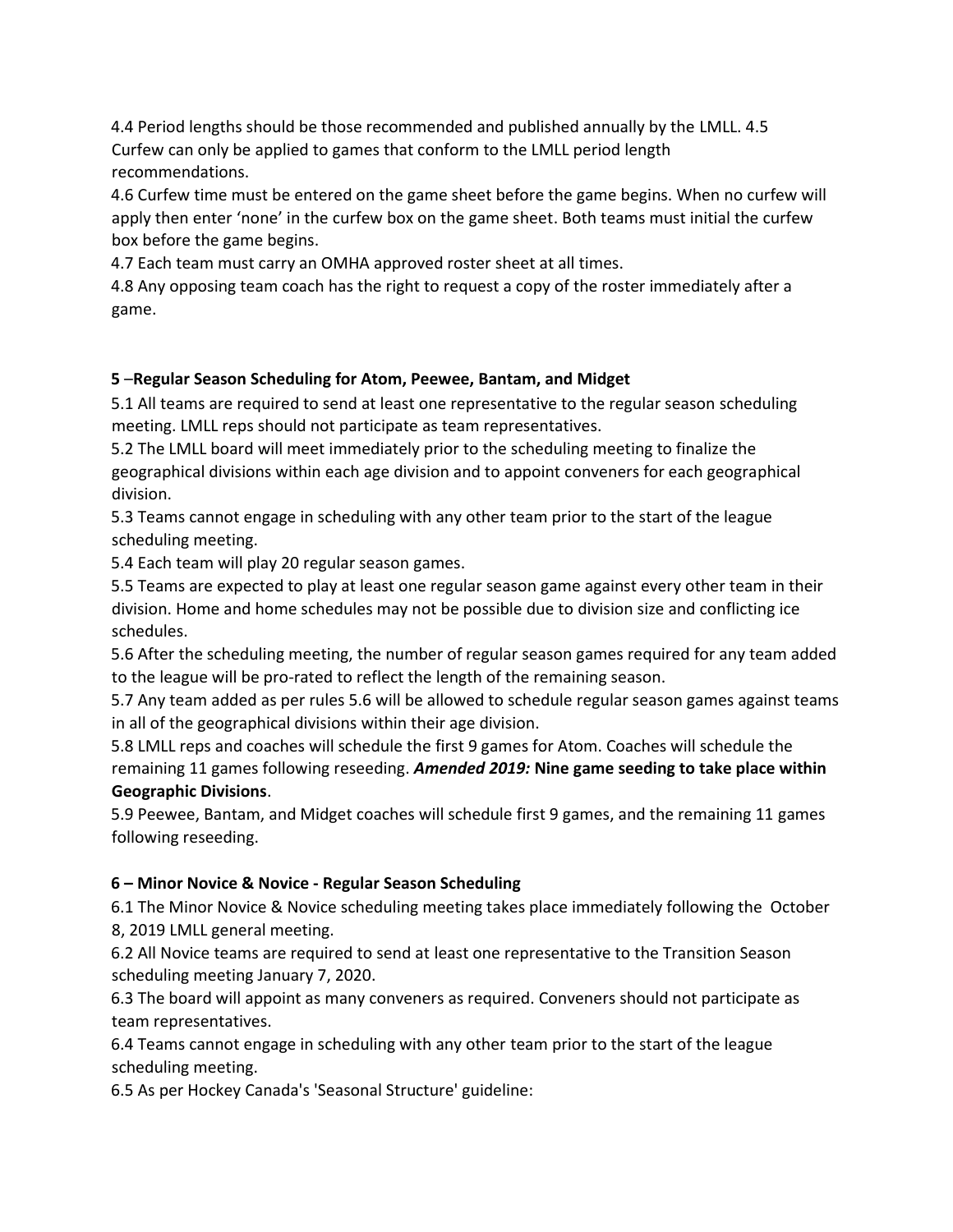• Minor Novice can play a maximum of 4 games during September and October AND a maximum of 26 games from November 1 to March 31

• Novice can play a maximum of 4 half-ice games during September and October AND a maximum of 18 half-ice games from November 1 until January 14 AND a maximum of 8 full-ice games after January 14.

6.6 Minor Novice and Novice games will follow Hockey Canada's Game Format, Game Play Guidelines and Game Structure as published in "Programming Novice & Below –Association Implementation Guide"

# **7 –Cancellation and Re-Scheduling**

7.1 A team official must notify their opposition a minimum of 72 hours prior to the cancellation or postponement of any game. A fine is levied against any centre that does not provide 72 hours notice.

7.2 Exceptions to the 72 hour notice may be granted for incidents caused by arena breakdown, weather or some other unavoidable occurrence. Centres must still provide as much notice as possible in these circumstances.

7.3 Each team must inform their centre's LMLL rep of any game cancellations, postponements and re-scheduling.

7.4 Each centre representative must immediately inform the statistician of any game cancellations, postponements, and re-scheduling.

7.5 Centre representatives are responsible for the re-scheduling of all cancelled and postponed games.

7.6 Centre reps must retain copies of all correspondence associated with each cancellation, postponement, and re-scheduling.

7.7 Any cancelled game must be re-scheduled within 2 weeks from the day of cancellation including TBA's or the opposing team gets 2 points and the cancelling centre is fined\$ 200.00. Every effort must be made to get games rescheduled and if not the cancelling team needs to bring it to the LMLL board to plead their case.

# **8 –Discipline**

8.1 Suspensions incurred will carry over to the following season.

8.2 Any player assessed a league suspension must serve said suspension before playing as an affiliate for any team.

8.3 Any coach assessed a league suspension must serve said suspension before coaching for any team.

8.4 The LMLL Executive may suspend any team official, upon review, if the team official is seen not to have exercised proper control in an arena, on or off the ice.

8.5 Any protest associated with a regular season or playoff game must follow the regulations in the OMHA Manual of Operations, section 15.

8.6 All incidents or complaints to the LMLL must be submitted using the LMLL incident report form. Each form and any supporting documents must be submitted by the centre's LMLL representative to the LMLL Secretary.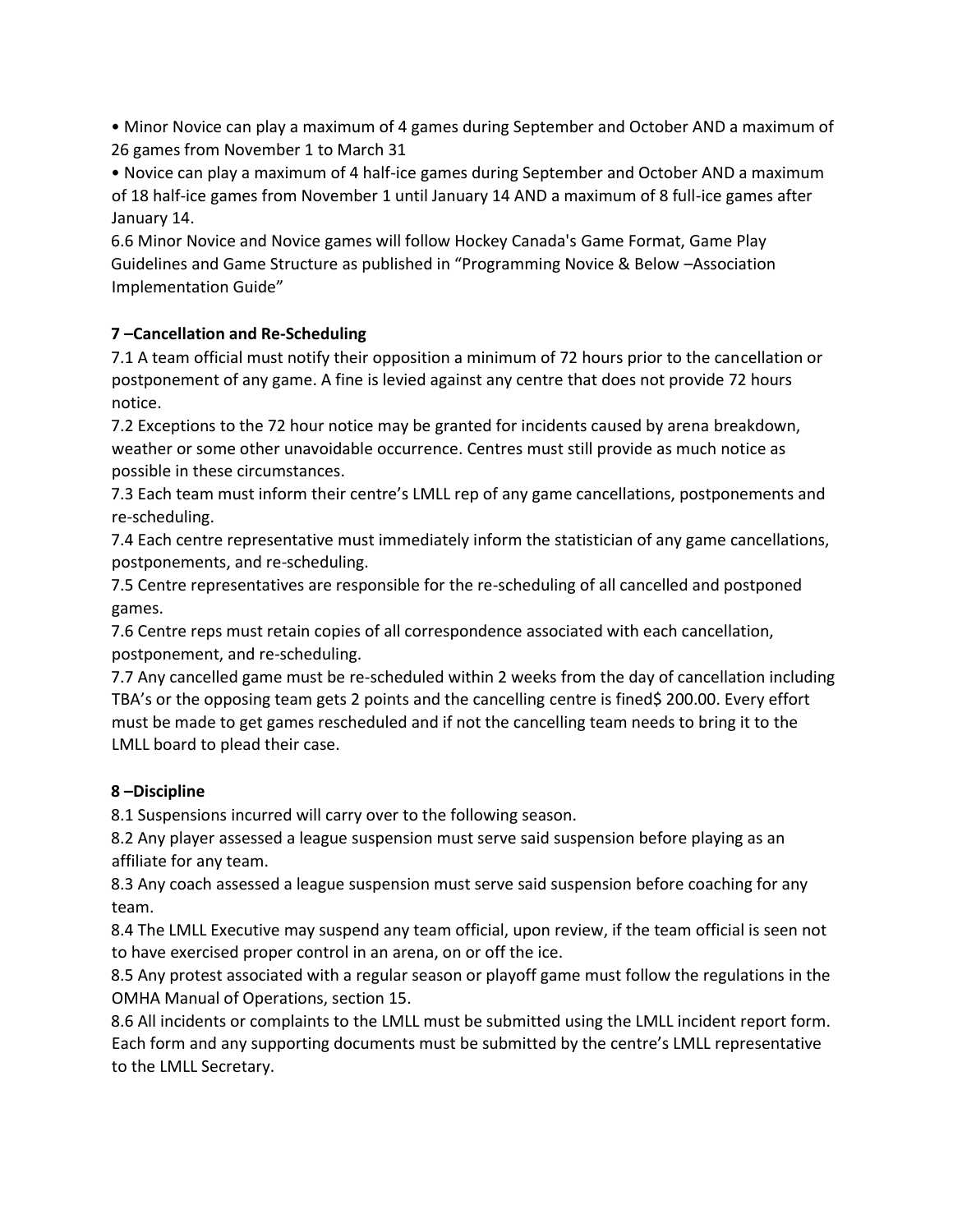8.7 Incident report's and complaints are reviewed at the next LMLL board meeting, filed by the secretary and forwarded to the next level for review and action as required.

8.8 Protest Policy: Protest fee is **\$25.00** Defense fee of a Protest is **\$15.00**. A team entering a protest must do so by electronic mail, facsimile, courier or personal delivery to the League president with copies going to the appropriate contact person. The documentation must be received within 48 hours of the start of the game. Teams wishing to file a defense must do so within 36 hours after being notified of the protest by the President. The executive committee will rule on the protest. Any financial awards are due within fourteen (14) days or funds will be taken from the bond account. The center must reimburse the bond account by the end of the current season or face suspension. Protests shall be as per OMHA rules and regulations where applicable.

# **9 –Administration and Fines**

9.1 All fees and fines are to be paid directly to the LMLL and deposited by the treasurer. Any centre with outstanding fines from the previous season will not be allowed to register any teams in the forth coming season until fines are resolved.

9.2 Each centre must pay all outstanding fees or fines before they are allowed to participate in the following season.

9.3 Each centre must be represented at each LMLL board meeting. A fine of \$25.00 is imposed for each absence.

9.4 The team entry fee is set at the annual general meeting as per by-law one. The fee for 20192020 is \$70.00 per team.

9.5 When using a paper gamesheet, the Home centres must mail the original white copy of each game sheet to the statistician. Retain the green copy for reference purposes.

9.6 Game sheets are to be mailed weekly. A fine of \$ 10.00 is levied against each game sheet that arrives late to the statistician.

9.7 Game numbers must be written on all game sheets. A fine of \$ 10.00 is levied against each game sheet that arrives to the statistician missing its game number.

9.8 Gate admission is set by the LMLL board prior to the commencement of each season. The fine for violation is \$ 75.00 per game.

9.9 The fine for missing a scheduled game (without notice as described in Rule 5) is \$200.00.

# **10 -Standard of Play**

10.1.0 Accumulation of 8 Penalty Minutes

10.1.1 Ejection

- When a Peewee, Bantam or Midget player accumulates 8 or more penalty minutes in a single game they will be ejected from that game. A GE101 will be recorded on the game sheet.
- The score/timekeeper is responsible for informing the referee that a player must be ejected.
- The player will leave the game when the 8th minute is assessed.
- A substitute player will serve the penalty.
- The ejection will be reported to the league statistician for tracking purposes.
- The ejected player's coach is responsible for reporting the ejection to the statistician if the electronic game sheet is not capable of doing so.